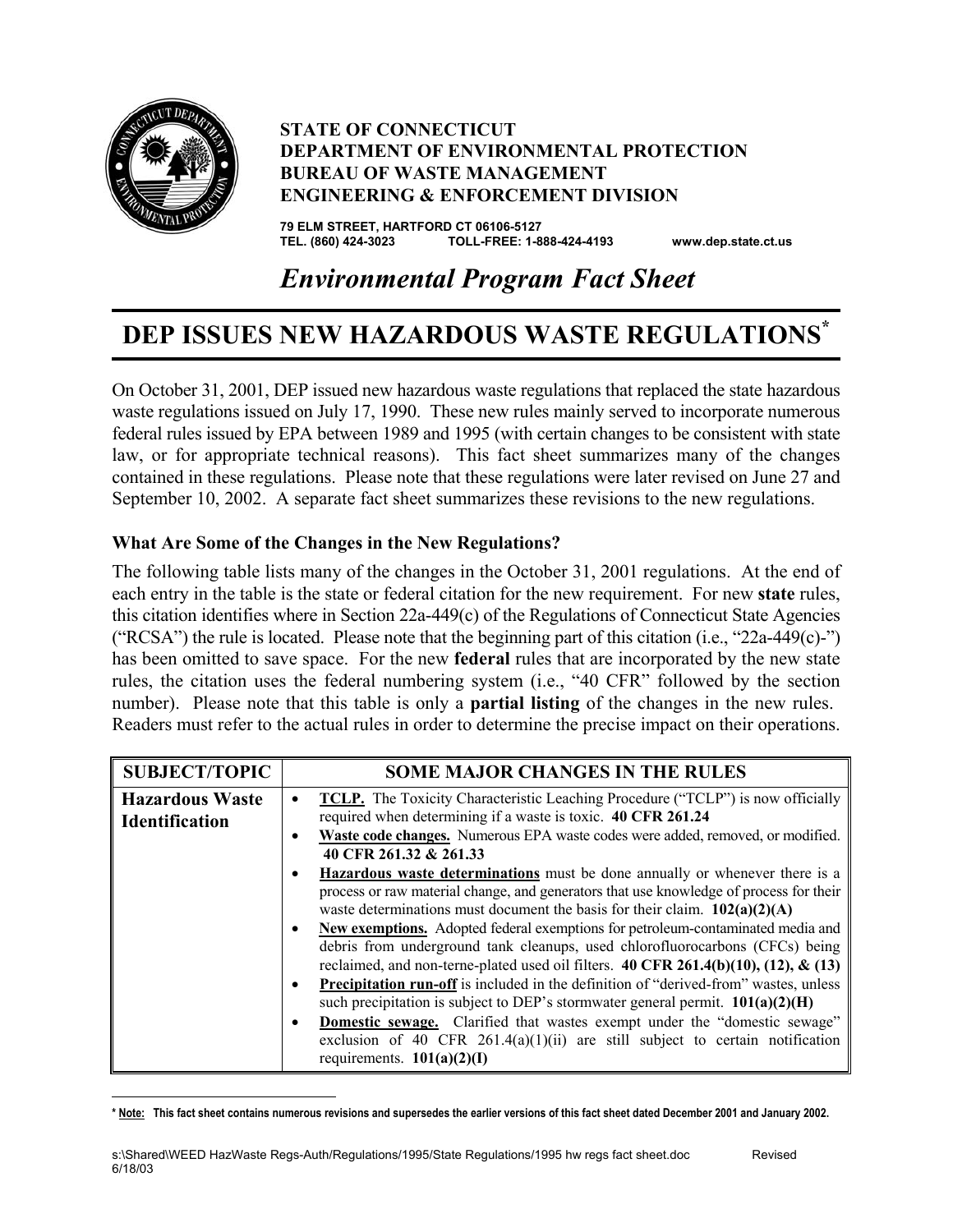| <b>SUBJECT/TOPIC</b>                                                              | <b>SOME MAJOR CHANGES IN THE RULES</b>                                                                                                                                                                                                                                                                                                                                                                                                                                                                                                                                                                                                                                                                                                                                                                                                                                                                                                                                                                                                                                                                                                                                                                                                                                                                                                                                                                                                                                                                                                                                                                                                                                                                                                                                                                                                                                                                                                                                                                                                                                                                                                                                                                                                                                       |
|-----------------------------------------------------------------------------------|------------------------------------------------------------------------------------------------------------------------------------------------------------------------------------------------------------------------------------------------------------------------------------------------------------------------------------------------------------------------------------------------------------------------------------------------------------------------------------------------------------------------------------------------------------------------------------------------------------------------------------------------------------------------------------------------------------------------------------------------------------------------------------------------------------------------------------------------------------------------------------------------------------------------------------------------------------------------------------------------------------------------------------------------------------------------------------------------------------------------------------------------------------------------------------------------------------------------------------------------------------------------------------------------------------------------------------------------------------------------------------------------------------------------------------------------------------------------------------------------------------------------------------------------------------------------------------------------------------------------------------------------------------------------------------------------------------------------------------------------------------------------------------------------------------------------------------------------------------------------------------------------------------------------------------------------------------------------------------------------------------------------------------------------------------------------------------------------------------------------------------------------------------------------------------------------------------------------------------------------------------------------------|
| Conditionally<br><b>Exempt Small</b><br>Quantity<br><b>Generators</b><br>(CESQGs) | Allowed destination facilities. CESQGs may send their hazardous waste to facilities<br>$\bullet$<br>licensed by DEP to accept household hazardous waste, and may send their universal<br>waste to universal waste handlers and destination facilities. $101(a)(2)(S)$ & (U)<br>Applicable requirements. Clarified that CESQGs are only subject to the<br>$\bullet$<br>requirements of 40 CFR 261.5 and section 101(b) of the state regulations. 101(b)<br>Storage over 1000 kg. Clarified that CESQGs storing more than 1000 kg of<br>$\bullet$<br>hazardous waste are subject to large quantity generator requirements. $101(a)(2)(T)$                                                                                                                                                                                                                                                                                                                                                                                                                                                                                                                                                                                                                                                                                                                                                                                                                                                                                                                                                                                                                                                                                                                                                                                                                                                                                                                                                                                                                                                                                                                                                                                                                                      |
| <b>Small Quantity</b><br><b>Generators</b><br>(SQGs)                              | Allowed storage units. Clarified that SQGs may only store waste in tanks or<br>$\bullet$<br>containers (and not in any other type of unit). $102(c)$<br><b>Applicable requirements.</b> Clarified that SQGs must comply with requirements<br>$\bullet$<br>concerning hazardous waste determinations, notification, use of manifest, pre-transport<br>requirements, satellite containers, secondary containment, generator closure,<br>inspection schedule and log, and 40 CFR 262 subparts $E - G$ . 102(c) & 102(b)(2)<br><b>Transporters.</b> Clarified that SQGs must use transporters that are permitted by DEP.<br>$\bullet$<br>$102(c)$ & $102(b)(1)$<br>Spill response. Clarified that SQGs must report spills to DEP's 24-hour spill response<br>$\bullet$<br>line in addition to the National Response Center, and must comply with CGS Section<br>22a-450 spill response requirements. $102(a)(2)(P)$                                                                                                                                                                                                                                                                                                                                                                                                                                                                                                                                                                                                                                                                                                                                                                                                                                                                                                                                                                                                                                                                                                                                                                                                                                                                                                                                                              |
| <b>Large Quantity</b><br><b>Generators</b><br>(LQGs)                              | Air emissions. LQGs must comply with the requirements for the control of organic<br>$\bullet$<br>emissions from process vents and equipment leaks in 40 CFR 265 subparts AA and<br>BB. 40 CFR 262.34(a)(1)(i) & (ii)<br><b>Tank closure.</b> LQGs must comply with the tank closure requirements of 40 CFR<br>٠<br>265.197(c). NOTE: this provision was removed effective June 27, 2002.                                                                                                                                                                                                                                                                                                                                                                                                                                                                                                                                                                                                                                                                                                                                                                                                                                                                                                                                                                                                                                                                                                                                                                                                                                                                                                                                                                                                                                                                                                                                                                                                                                                                                                                                                                                                                                                                                     |
| <b>Treatment Storage</b><br>and Disposal<br><b>Facilities (TSDFs)</b>             | Use of sorbents. Disposal of liquids that are contained in biodegradable sorbents or<br>$\bullet$<br>in sorbents that release liquids when managed in landfills is prohibited. 40 CFR<br>265.314(f)<br>Air emissions. Adopted federal requirements for the control of organic emissions<br>$\bullet$<br>from process vents and equipment leaks. 40 CFR 264 & 265, Subparts AA & BB<br><b>Recordkeeping.</b> Eliminated the requirement that a copy of the manifest be maintained<br>$\bullet$<br>with waste analysis records. $104(a)(1)$ , $105(a)(1)$ , 40 CFR 264.13(a)(4) &<br>265.13(a)(4)<br>Reporting. Reporting frequency reduced from annual to biennial. 104(a)(1),<br>$\bullet$<br>105(a)(1); 40 CFR 264.75 & 265.75<br>Spill response. Clarified that TSDFs must report tank spills to DEP's 24-hour hotline<br>in addition to National Response Center, and must comply with CGS Section 22a-450<br>spill response requirements. $104(a)(2)(Z)$ & $105(a)(2)(V)$<br>Groundwater monitoring: (1) Allowed demonstration of an alternate downgradient<br>$\bullet$<br>monitoring well - 40 CFR 265.91(a)(3); (2) Allowed DEP to waive groundwater<br>monitoring requirements (while imposing appropriate conditions) - 105(a)(2)(N);<br>(3) Allowed DEP to reduce frequency of groundwater monitoring from quarterly to<br>semi-annual (while imposing appropriate conditions) - $105(c)(2)(B)$ ; (4) Groundwater<br>reporting is now annual, not quarterly (unless specifically requested by DEP) -<br>$105(c)(3)(A) & (B)$ .<br><b>Liability requirements.</b> Required that third-party claims against liability coverage<br>$\bullet$<br>be reported. 40 CFR 264.147(a)(7) & (b)(7); 40 CFR 265.147(a)(7) & (b)(7)<br>Closure and post-closure requirements. Clarified that facilities that lose their permit<br>$\bullet$<br>or interim status must comply with closure, post-closure, and financial assurance<br>requirements. $110(a)(2)(T)$ , $110(a)(2)(SS)$<br><b>Public meetings.</b> Permit process modified to require a public informational meeting,<br>$\bullet$<br>while making a formal, adjudicated hearing discretionary. 110(a)(2)(III)<br>Fees. Established fees for hazardous waste permit modifications and transfers. 110(b)<br>$\bullet$ |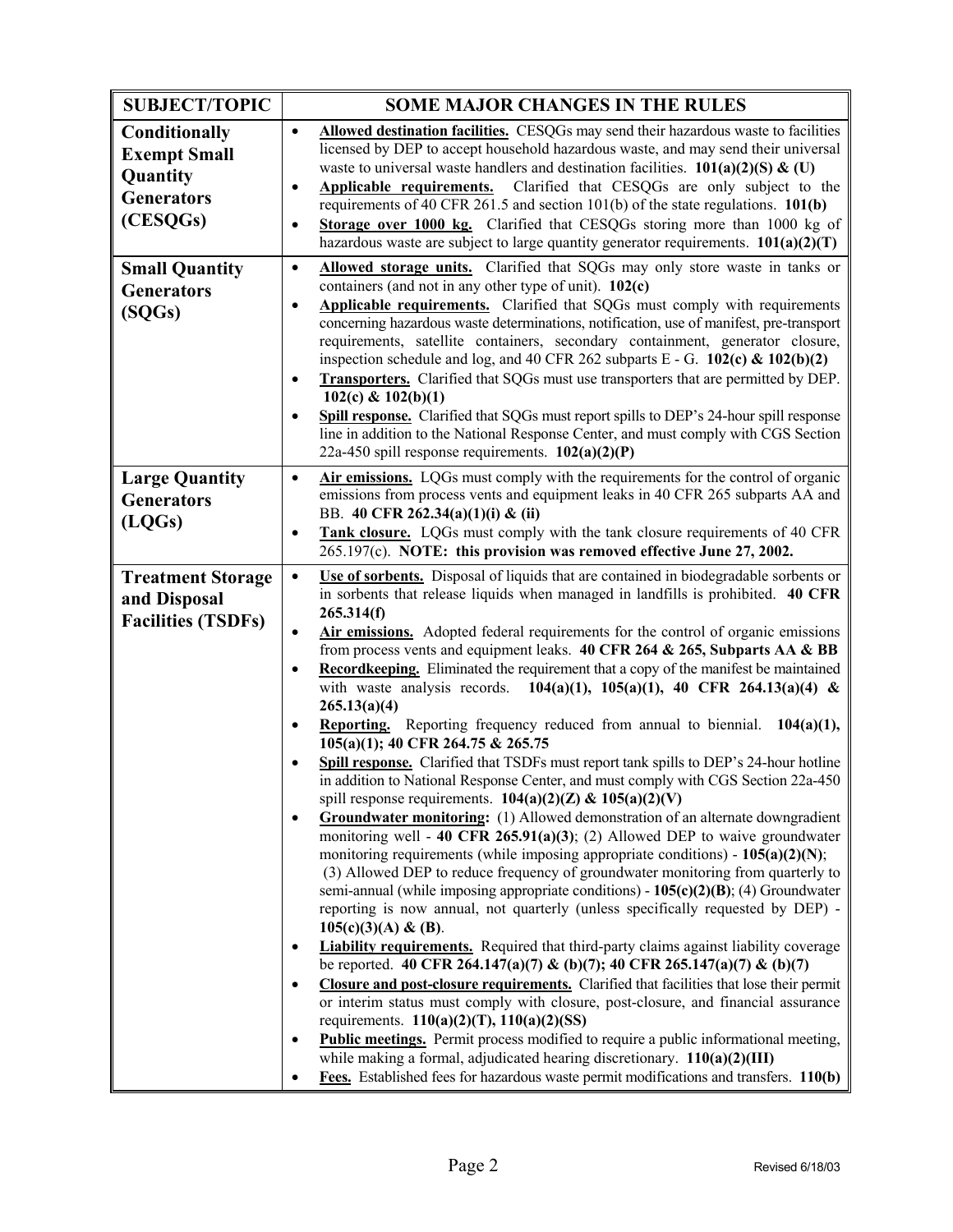| <b>SUBJECT/TOPIC</b>                                      | <b>SOME MAJOR CHANGES IN THE RULES</b>                                                                                                                                                                                                                                                                                                                                                                                                                                                                                                                                                                                                                                                                                                                                                                                                                                                                                                                                                                                                                                                                                                                                                                                                                                                                                                                                                                                                                                                                                                                                  |
|-----------------------------------------------------------|-------------------------------------------------------------------------------------------------------------------------------------------------------------------------------------------------------------------------------------------------------------------------------------------------------------------------------------------------------------------------------------------------------------------------------------------------------------------------------------------------------------------------------------------------------------------------------------------------------------------------------------------------------------------------------------------------------------------------------------------------------------------------------------------------------------------------------------------------------------------------------------------------------------------------------------------------------------------------------------------------------------------------------------------------------------------------------------------------------------------------------------------------------------------------------------------------------------------------------------------------------------------------------------------------------------------------------------------------------------------------------------------------------------------------------------------------------------------------------------------------------------------------------------------------------------------------|
| <b>Storage</b><br><b>Requirements</b>                     | <b>Containment Buildings and Drip Pads</b> were added as allowable types of storage and<br>$\bullet$<br>treatment units for LQGs and TSDFs. 40 CFR 262.34(a)(1)(iii) & (iv); 40 CFR 264<br>& 265 subparts W & DD<br>Marking requirements. SQGs, LQGs, and TSDFs must mark containers and tanks<br>$\bullet$<br>with words describing the contents, such as "flammable," "acid," "alkaline,"<br>"cyanide," "reactive," "explosive," "halogenated solvent," or the chemical name.<br>SQGs and LQGs storing waste in containers that are one gallon or less in size may<br>mark this information on the storage unit in which the container is stored, rather than<br>the container itself. 102(a)(2)(J) & (N), 104(c), 104(e), 105(e), & 105(g)<br><b>Satellite storage requirements.</b> Added the following requirements to the list of<br>$\bullet$<br>requirements that apply to satellite storage areas: (1) 40 CFR 265.31, maintenance and<br>operations of facilities; (2) 40 CFR 265.173(b), management of containers; and, (3)<br>40 CFR 265.177, incompatible wastes. 102(a)(2)(M)                                                                                                                                                                                                                                                                                                                                                                                                                                                                              |
| <b>Inspection</b><br><b>Requirements</b>                  | Safety and emergency equipment. SQGs, LQGs, and TSDFs must inspect safety and<br>$\bullet$<br>emergency equipment at least once per month. $105(a)(2)(G)$                                                                                                                                                                                                                                                                                                                                                                                                                                                                                                                                                                                                                                                                                                                                                                                                                                                                                                                                                                                                                                                                                                                                                                                                                                                                                                                                                                                                               |
| <b>Land Disposal</b><br><b>Restrictions</b><br>(LDRs)     | <b>Updated state rules</b> to be consistent with federal changes through July 1, 1995.<br>$\bullet$<br>108(a)(1)<br>Treatment standards. Updated tables of "Treatment Standards for Hazardous<br>$\bullet$<br>Wastes" and "Universal Treatment Standards." 40 CFR 268.40 & 268.48<br>Adopted special treatment standards for hazardous debris and HTMR residues. 40<br>$\bullet$<br>CFR 268.45 & 268.46<br><b>LDR notices.</b> Generators may send LDR notices and certifications to their TSDF on<br>$\bullet$<br>a one-time basis instead of with each shipment (unless the waste or receiving facility<br>changes, in which case a new notice or certification must be sent). 40 CFR 268.7<br>Materials used in a manner constituting disposal are subject to LDRs. 40 CFR<br>$\bullet$<br>266.23<br>Definition of "wastewater" was modified to eliminate the special definitions for<br>$\bullet$<br>certain "F" and "K" listed wastes. 40 CFR 268.2(f)<br>One-time notification requirements for generators of hazardous debris were listed<br>$\bullet$<br>and clarified. $108(a)(2)(R)$                                                                                                                                                                                                                                                                                                                                                                                                                                                                          |
| <b>Requirements for</b><br>Recyclable<br><b>Materials</b> | Recycling registration and reporting. Clarified which materials are subject to DEP's<br>$\bullet$<br>recyclable material registration and reporting requirements, and clarified that<br>generators are subject to these requirements. $101(c)(2)$<br><b>Exempt units.</b> The following units are exempt from recycling registration and<br>٠<br>reporting requirements: (1) units which are an integral part of an industrial production<br>process; (2) wastewater treatment units; (3) recycling equipment used by CESQGs to<br>recycle their own waste; and, (4) storage facilities subject to permitting requirements.<br>101(c)(3)<br>"Case-by-case" recycling requirements. Clarified the "case-by-case" recycling<br>$\bullet$<br>provisions (i.e., what materials and what facilities they apply to). $101(c)(4)$<br>Marking requirements. Tanks and containers used to store characteristically<br>$\bullet$<br>hazardous sludges and byproducts, and commercial chemical products being reclaimed<br>must be marked to identify the contents and the date of accumulation. $101(a)(2)(D)$<br>Tanks and containers used to store materials which are used or reused in accordance<br>with 40 CFR $261.2(e)$ must be marked to identify the contents and the date of<br>accumulation. $101(a)(2)(F)$<br><b>Clarification of requirements for recycling units.</b> Clarified that recycling units<br>٠<br>exempt from regulation under 40 CFR 261.6(c) are still subject to CGS Section 22a-<br>454 and section 101(c) of the state regulations. $101(a)(2)(Z)$ |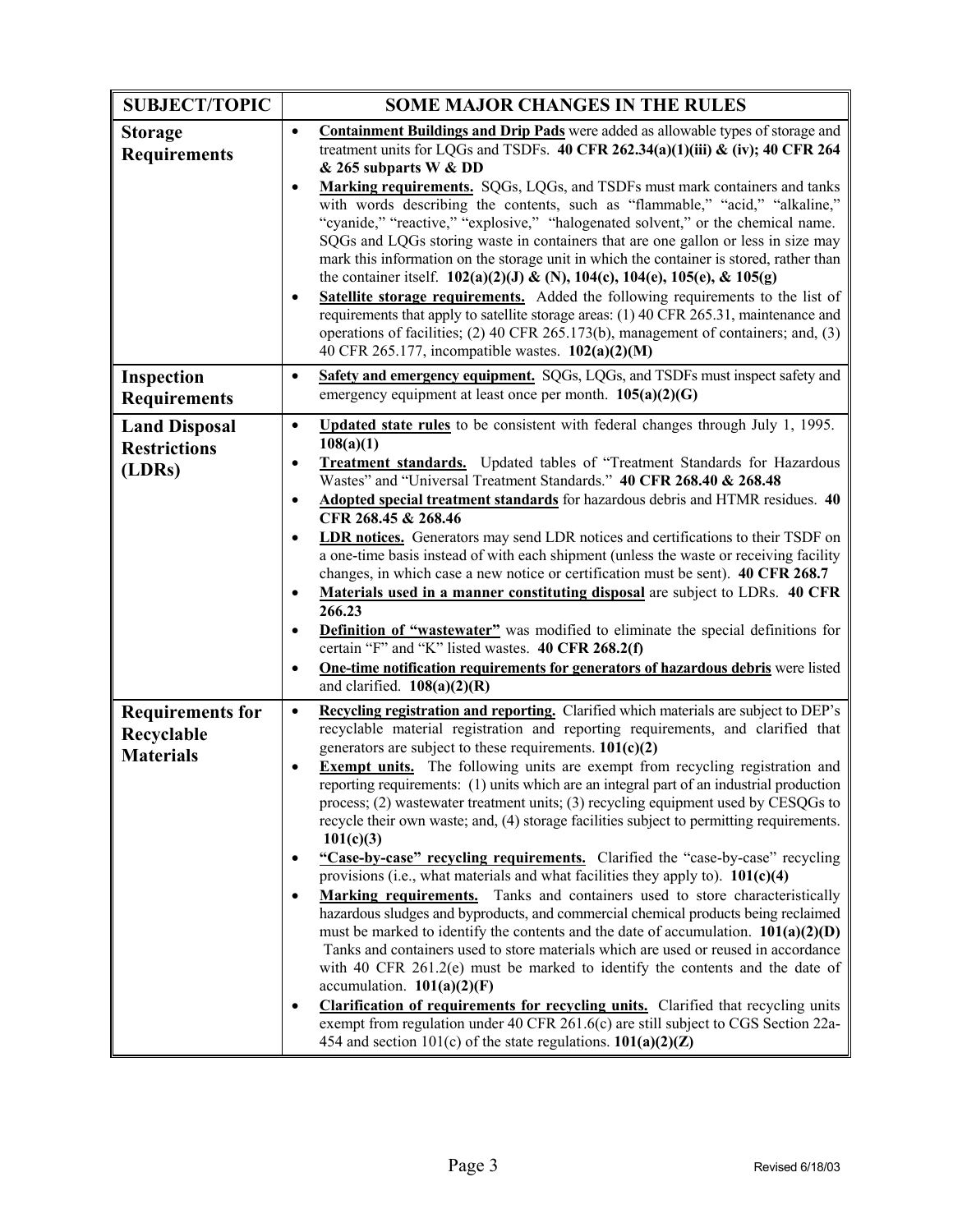| <b>SUBJECT/TOPIC</b>                                                     | <b>SOME MAJOR CHANGES IN THE RULES</b>                                                                                                                                                                                                                                                                                                                                                                                                                                                                                                                                                                                                                                                                                                                                                                                                                                                                                                                                                                                                                                                                                                                                      |
|--------------------------------------------------------------------------|-----------------------------------------------------------------------------------------------------------------------------------------------------------------------------------------------------------------------------------------------------------------------------------------------------------------------------------------------------------------------------------------------------------------------------------------------------------------------------------------------------------------------------------------------------------------------------------------------------------------------------------------------------------------------------------------------------------------------------------------------------------------------------------------------------------------------------------------------------------------------------------------------------------------------------------------------------------------------------------------------------------------------------------------------------------------------------------------------------------------------------------------------------------------------------|
| <b>Requirements for</b><br>Recyclable<br><b>Materials</b><br>(Continued) | <b>Precious metal recycling.</b> New section added for recyclable materials utilized for<br>$\bullet$<br>precious metal recovery: (1) clarified that containers and tanks storing these materials<br>must be marked so as to identify the contents and the date of accumulation;<br>(2) accumulation start date for wastes stored in tanks may be in a log rather than on<br>the tank itself; and, (3) clarified that the recyclable material registration and reporting<br>requirements of section $101(c)$ of the state regulations apply. <b>106(b)</b>                                                                                                                                                                                                                                                                                                                                                                                                                                                                                                                                                                                                                  |
| <b>Universal Waste</b><br>Rule                                           | Federal rule adopted. EPA's Universal Waste Rule adopted in Connecticut for<br>$\bullet$<br>batteries, pesticides, thermostats, and lamps. 113<br>Clarifications for universal waste lamps. Clarified: (1) which lamps are subject to<br>$\bullet$<br>regulation as universal waste lamps; (2) when lamps are considered to be "generated;"<br>and, (3) lamps that are not managed as universal waste are subject to hazardous waste<br>requirements. 40 CFR 273.5; $113(a)(2)(C)$<br>Non-hazardous mercury-containing lamps must be managed in accordance with the<br>$\bullet$<br>same standards as hazardous lamps. 209-17<br>Large quantity handlers of universal waste pesticides are not exempt from<br>$\bullet$<br>notification requirements (as provided in the federal rules). $113(a)(1)$<br><b>NOTE:</b> universal waste transporters and destination facilities may still be subject to<br>$\bullet$<br>certain permitting requirements under CGS Sections 22a-209(e) and/or 22a-454.                                                                                                                                                                          |
| <b>Lead-Acid</b><br><b>Batteries</b>                                     | Must document weekly storage area inspections in an inspection log. 106(c)(1)<br>$\bullet$<br>"Regeneration" of spent lead acid batteries defined. 106(c)(6)<br>$\bullet$<br>May be managed under Universal Waste Rule (see above). 106(c)(1), 113<br>$\bullet$                                                                                                                                                                                                                                                                                                                                                                                                                                                                                                                                                                                                                                                                                                                                                                                                                                                                                                             |
| <b>Hazardous Wastes</b><br><b>Burned in BIFs</b>                         | Adopted federal requirements for the burning of hazardous waste in Boilers and<br>$\bullet$<br>Industrial Furnaces (BIFs). 40 CFR 266 subpart H                                                                                                                                                                                                                                                                                                                                                                                                                                                                                                                                                                                                                                                                                                                                                                                                                                                                                                                                                                                                                             |
| <b>Used Oil - General</b>                                                | Adopted 40 CFR 279 federal used oil rules (more details below). 119(a)(1)<br>$\bullet$<br>Mixing hazardous waste with used oil is prohibited, unless such mixing is for<br>$\bullet$<br>legitimate recycling purposes. $119(a)(2)(D)$<br><b>Definition of "used oil"</b> includes waste oils that have not been used. $100(c)(35)$<br>$\bullet$<br>Definitions of "on-spec" and "off-spec" used oil fuel were created. $119(a)(2)(A)$<br>$\bullet$<br>Spill response. Clarified that cleanup must not only address the material spilled, but<br>$\bullet$<br>also any contaminated soil, groundwaters, or surface waters. 119(a)(2)(O), (FF),<br>$(WW)$ , $\&$ (PPP)<br>Used oil as a dust suppressant. Used oil may never be used for dust suppression in<br>$\bullet$<br>Connecticut. $119(a)(1)(B)$<br>Used oil that is not or cannot be recycled is subject to all applicable disposal<br>requirements in the state hazardous waste rules. $119(a)(2)(YYY)$<br>Applicability of CGS §22a-454. Clarified that the permitting requirements of CGS<br>$\bullet$<br>Section 22a-454 apply independently of the used oil regulations. 119(e)                                 |
| <b>Used Oil -</b><br><b>Testing and</b><br>Characterization              | Test methods specified for total halogen and used oil fuel specification testing.<br>$\bullet$<br>$119(a)(2)(G)$ , (Z), (PP), (III), & $119(b)(1)(A)(i)$<br><b>Knowledge of process</b> information that is used as a substitute for analytical testing<br>$\bullet$<br>to determine total halogen content must be documented. 119(a)(2)(AA), (QQ), (JJJ),<br>& $119(b)(1)(A)(ii)$<br><b>Rebuttable presumption.</b> The presumption of mixing with listed hazardous waste<br>$\bullet$<br>for used oils with greater than 1000 ppm total halogens may be rebutted if the oil does<br>not have more than 100 ppm of any one of the F001/F002 chlorinated solvents.<br>119(a)(2)(B), (BB), (RR), (KKK), & 119(b)(1)(B)<br><b>Adopted exemptions from rebuttable presumption</b> for chlorinated paraffin cutting<br>٠<br>oils and oils with CFCs (e.g., freon). 40 CFR 279.10(b)(1)(ii)(A) & (B)<br>High-halogen used oils that are not rebutted. Unless the presumption of mixing is<br>$\bullet$<br>successfully rebutted, a used oil with over 1000 ppm total halogens must be managed<br>as a hazardous waste. $119(a)(2)(B)$ , (L), (BB), (RR), (KKK), & $119(b)(1)(B)$ |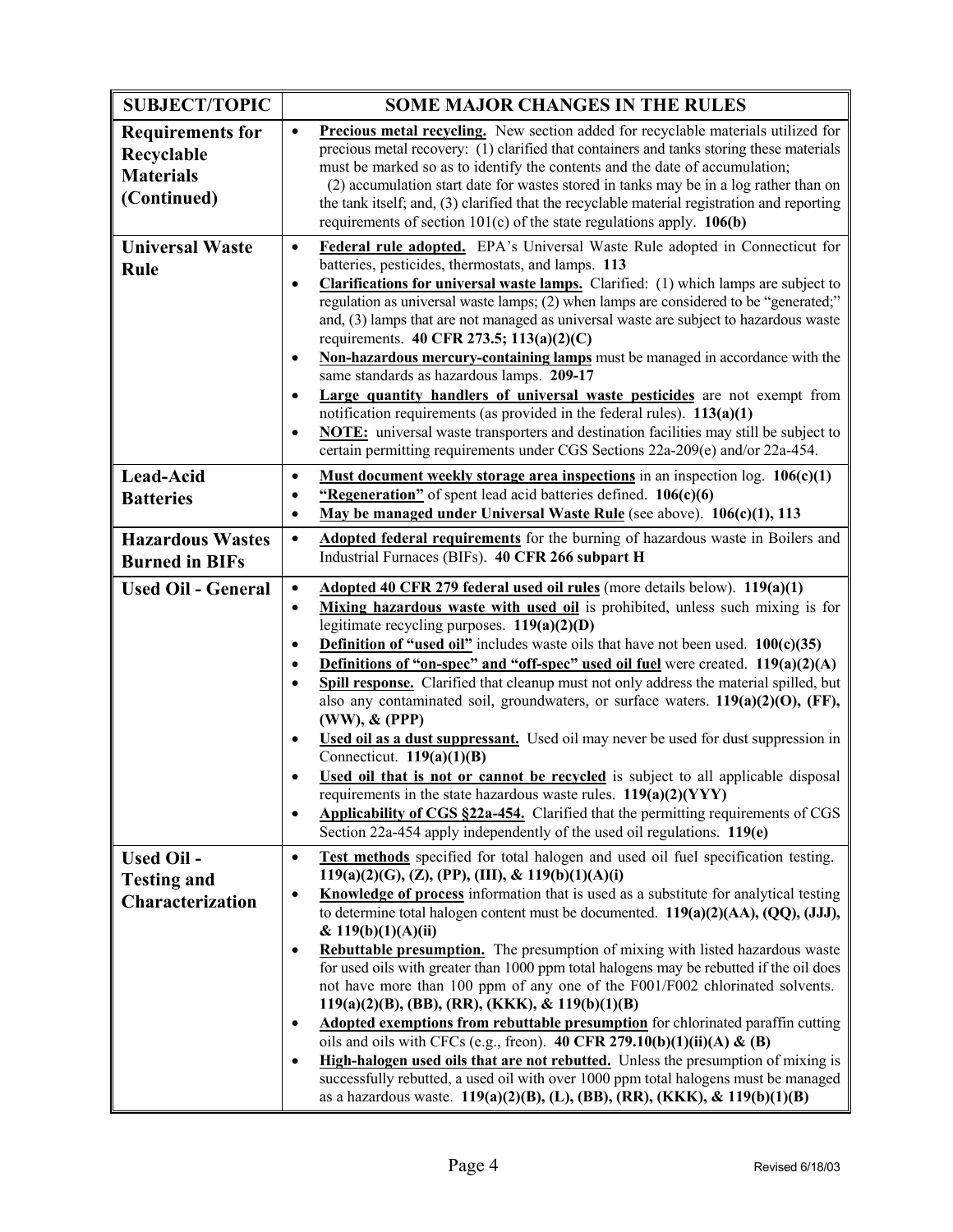| <b>SUBJECT/TOPIC</b>                                                               | <b>SOME MAJOR CHANGES IN THE RULES</b>                                                                                                                                                                                                                                                                                                                                                                                                                                                                                                                                                                                                                                                                                                                                                                                                                                                                                                                                                                                                                                                                                                                                                                        |
|------------------------------------------------------------------------------------|---------------------------------------------------------------------------------------------------------------------------------------------------------------------------------------------------------------------------------------------------------------------------------------------------------------------------------------------------------------------------------------------------------------------------------------------------------------------------------------------------------------------------------------------------------------------------------------------------------------------------------------------------------------------------------------------------------------------------------------------------------------------------------------------------------------------------------------------------------------------------------------------------------------------------------------------------------------------------------------------------------------------------------------------------------------------------------------------------------------------------------------------------------------------------------------------------------------|
| <b>Used Oil -</b><br><b>Testing and</b><br><b>Characterization</b><br>(Continued)  | Testing of mixtures. Mixtures of used oil and ignitable-only hazardous wastes need<br>$\bullet$<br>only be tested for ignitability to determine if they are hazardous waste. $119(a)(2)(C)$<br>Fuel specification testing. Analytical testing is required to determine a used oil is<br>$\bullet$<br>"on-spec" fuel (i.e., knowledge of process is not allowed). $119(a)(2)(G)$ & (UUU)<br>Minimum heating value of 5000 BTU/lb for used oil fuels. $119(a)(2)(A)$ & (P)<br>$\bullet$                                                                                                                                                                                                                                                                                                                                                                                                                                                                                                                                                                                                                                                                                                                         |
| <b>Used Oil -</b><br><b>Generators</b>                                             | Subject to the used oil generator requirements of 40 CFR 279 subpart C.<br>$\bullet$<br>Storage areas. Tank and container storage areas storing over 55 gallons of used oil<br>$\bullet$<br>must be equipped with an impervious surface. If outdoors, the storage area must also<br>have secondary containment (e.g. a berm). 119(b)(2)<br>Total halogen determinations. Clarified that generators must determine the total<br>$\bullet$<br>halogen content of their used oil, and, if necessary, apply the rebuttable presumption.<br>Records of total halogen determinations must be kept for 3 years. 119(b)(1)                                                                                                                                                                                                                                                                                                                                                                                                                                                                                                                                                                                            |
| <b>Used Oil -</b><br><b>Collection Centers</b><br>and Aggregation<br><b>Points</b> | Subject to the requirements of 40 CFR 279 subpart D. These requirements, in turn,<br>$\bullet$<br>require compliance with used oil generator requirements (see above).<br><b>Used Oil Collection Centers</b> must have a permit to operate in Connecticut (this is not<br>$\bullet$<br>required for Aggregation Points). 119(a)(2)(A) & (R)                                                                                                                                                                                                                                                                                                                                                                                                                                                                                                                                                                                                                                                                                                                                                                                                                                                                   |
| <b>Used Oil -</b><br><b>Transporters and</b><br><b>Transfer Facilities</b>         | Subject to the requirements of 40 CFR 279 subpart E.<br>$\bullet$<br><b>EPA ID Number</b> is required before transporting used oil. $119(a)(2)(U)$<br>$\bullet$<br><b>Transfer facilities</b> may not store for more than 10 days. $119(a)(2)(A)$ & (DD)<br>$\bullet$<br>Vehicle-to-vehicle transfers. Transporters that transfer used oil from one vehicle to<br>$\bullet$<br>another must have secondary containment (note: this activity may also require a<br>permit). $119(c)$<br>Spill response. Must report spills using DEP's 24-hour Spill Response telephone<br>$\bullet$<br>number (in addition to the National Response Center), and must comply with the spill<br>response requirements of CGS Section 22a-450. $119(a)(2)(W)$                                                                                                                                                                                                                                                                                                                                                                                                                                                                   |
| <b>Used Oil -</b><br><b>Processors and</b><br><b>Re-Refiners</b>                   | Subject to the requirements of 40 CFR 279 Subpart F.<br>$\bullet$<br><b>EPA ID Number</b> is required before processing used oil. $119(a)(2)(GG)$<br>$\bullet$<br>Total halogen determinations. Analyses or other records documenting total halogen<br>$\bullet$<br>determinations must be retained for at least three years. $119(a)(2)(SS)$<br><b>Emergency equipment</b> must be tested monthly, and after each use. $119(a)(2)(II)$<br>$\bullet$<br><b>Spill response.</b> Must report spills using DEP's 24-hour Spill Response telephone<br>$\bullet$<br>number (in addition to the National Response Center), and must comply with the spill<br>response requirements of CGS Section 22a-450. 119(a)(2)(MM)<br>Closure. Established timeframes for the closure of used oil storage areas, and clarified<br>that contaminated surface and groundwaters must be cleaned up during closure.<br>$119(a)(2)(WW)$ , (XX), & 119(d)<br><b>Operating records</b> must be retained until closure is completed. $119(a)(2)(AAA)$<br>٠<br><b>Biennial Reports</b> must be filed on whatever forms DEP may specify, and shall include<br>$\bullet$<br>additional information if requested by DEP. $119(a)(2)(BBB)$ |
| <b>Used Oil - Burners</b>                                                          | Subject to the requirements of 40 CFR 279 Subpart G.<br>$\bullet$<br>Burning of CFC oils. Clarified that used oil from refrigeration units must first have<br>$\bullet$<br>the CFCs reclaimed from it before being burned. 119(a)(2)(LLL)<br><b>Recordkeeping.</b> Clarified that the burner retains a copy of the burner certification<br>$\bullet$<br>(not the original). $119(a)(2)(QQQ)$                                                                                                                                                                                                                                                                                                                                                                                                                                                                                                                                                                                                                                                                                                                                                                                                                  |
| <b>Used Oil -</b><br><b>Marketers</b>                                              | Subject to the requirements of 40 CFR 279 Subpart H.<br>$\bullet$<br>Recordkeeping. Clarified that the marketer retains the original copy of the burner<br>$\bullet$<br>certification. $119(a)(2)(XXX)$                                                                                                                                                                                                                                                                                                                                                                                                                                                                                                                                                                                                                                                                                                                                                                                                                                                                                                                                                                                                       |
| 22a-454 Permits                                                                    | Fees. Modified and clarified permit fee requirements. 454-1<br>$\bullet$                                                                                                                                                                                                                                                                                                                                                                                                                                                                                                                                                                                                                                                                                                                                                                                                                                                                                                                                                                                                                                                                                                                                      |